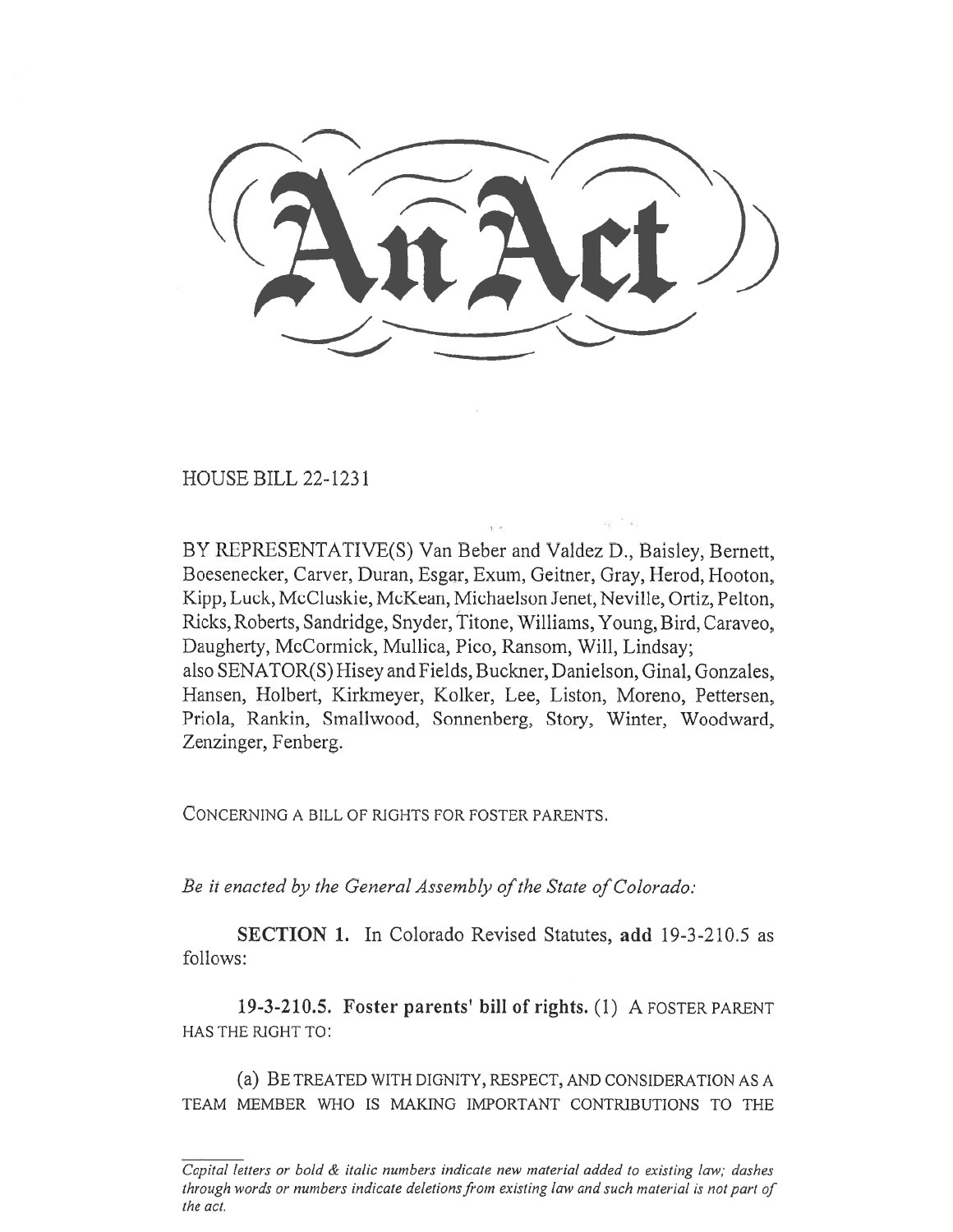OBJECTIVES OF THE CHILD WELFARE SYSTEM, INCLUDING THE REUNIFICATION OF THE FOSTER CHILD OR YOUTH WITH THE FOSTER CHILD'S OR YOUTH'S PARENTS OR FAMILY MEMBERS, WHENEVER SAFELY POSSIBLE;

(b) PROMOTE THE REASONABLE AND PRUDENT PARENT STANDARD FOR THE CHILD OR YOUTH AND THE CONTINUANCE OF POSITIVE FAMILY PATTERNS AND ROUTINES TO THE EXTENT POSSIBLE WITHOUT INTERFERING WITH COURT-ORDERED VISITATION OR SERVICES REQUIRED PURSUANT TO SECTION 19-3-208;

(c) RECEIVE TRAINING AND SUPPORT FROM THE STATE DEPARTMENT OR COUNTY DEPARTMENT OF HUMAN OR SOCIAL SERVICES TO IMPROVE THE FOSTER PARENT'S SKILLS IN PROVIDING DAILY CARE AND MEETING THE SPECIAL NEEDS OR DISABILITY-RELATED NEEDS OF A CHILD OR YOUTH IN THE FOSTER PARENT'S CARE;

(d) BE INFORMED BY THE CHILD PLACEMENT AGENCY AND COUNTY DEPARTMENT OF HUMAN OR SOCIAL SERVICES ABOUT HOW TO REACH AFTER-HOURS CONTACTS;

(e) RECEIVE TIMELY FINANCIAL REIMBURSEMENT FOR THE FOSTER PARENT'S CARE OF A CHILD OR YOUTH;

(f) TAKE LEAVE FROM FOSTER PARENTING BY PLANNING AHEAD WITH THE FOSTER PARENT'S CHILD PLACEMENT AGENCY OR COUNTY DEPARTMENT OF HUMAN OR SOCIAL SERVICES TO ENSURE THAT THE NEEDS OF THE CHILD OR YOUTH IN THE FOSTER PARENT'S HOME ARE MET DURING THE FOSTER PARENT'S LEAVE IF THE FOSTER PARENT'S LEAVE WILL BE LONGER THAN THAT ALLOWED THROUGH RESPITE;

(g) ASSURANCES WITH RESPECT TO THE FOSTER PARENT'S FAMILY'S HEALTH OR SAFETY;

(h) BE PROVIDED A CLEAR AND UNDERSTANDABLE DESCRIPTION OF A CHILD PLACEMENT AGENCY'S PLAN CONCERNING THE PLACEMENT OF A CHILD OR YOUTH IN THE FOSTER PARENT'S HOME;

(i) (I) REQUEST ONLY THE INFORMATION THAT IS NECESSARY TO MEET THE FOSTER CHILD'S OR YOUTH'S PHYSICAL, MENTAL, EMOTIONAL, BEHAVIORAL, OR OTHER IDENTIFIED TRAUMA-RELATED NEEDS PURSUANT TO

## PAGE 2-HOUSE BILL 22-1231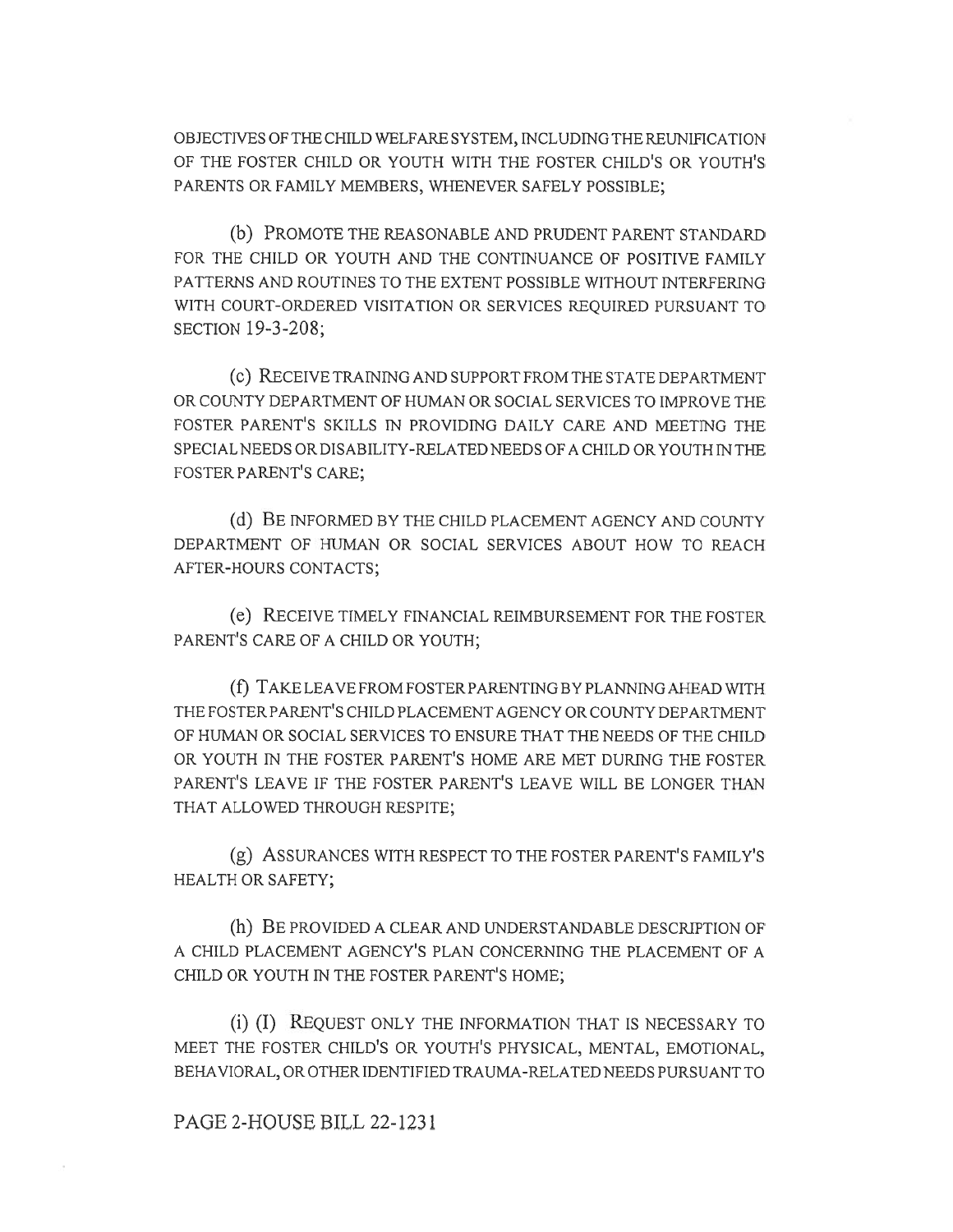SECTION 19-1-303 (11), INCLUDING:

(A) RELEVANT PORTIONS OF THE FOSTER CHILD'S OR YOUTH'S MENTAL HEALTH AND MEDICAL RECORDS, SUBJECT TO ANY PRIVILEGE OR CONFIDENTIALITY STANDARD RECOGNIZED OR GOVERNED BY STATE OR FEDERAL LAW;

(B) RELEVANT PORTIONS OF THE FOSTER CHILD'S OR YOUTH'S EDUCATIONAL RECORDS, SUBJECT TO ANY PRIVILEGE OR CONFIDENTIALITY STANDARD RECOGNIZED OR GOVERNED BY STATE OR FEDERAL LAW;

(C) RELEVANT INFORMATION IN THE FAMILY SERVICES PLAN TO ENSURE THE SAFETY, PERMANENCY, AND WELL-BEING OF THE FOSTER CHILD OR YOUTH, INCLUDING ANY SAFETY ISSUES THAT IMPACT THE FOSTER PARENT'S ABILITY TO PARENT THE FOSTER CHILD OR YOUTH;

(D) RELEVANT INFORMATION ABOUT THE CIRCUMSTANCES RELATED TO THE REMOVAL OF THE FOSTER CHILD OR YOUTH FROM THE FOSTER CHILD'S OR YOUTH'S HOME, SUBJECT TO ANY PRIVILEGE OR CONFIDENTIALITY STANDARD RECOGNIZED OR GOVERNED BY STATE OR FEDERAL LAW; AND

(E) RELEVANT INFORMATION CONCERNING CHILD OR YOUTH PLACEMENT HISTORY, INCLUDING SAFETY CONCERNS AND REASONS FOR UNPLANNED PLACEMENT MOVES, SUBJECT TO ANY PRIVILEGE OR CONFIDENTIALITY STANDARD RECOGNIZED OR GOVERNED BY STATE OR FEDERAL LAW.

(II) THE FOSTER PARENT SHALL MAINTAIN THE CONFIDENTIALITY OF ANY INFORMATION OBTAINED PURSUANT TO SECTION 19-1-303 (11).

(j) REASONABLE NOTICE OF ANY CHANGE IN A CHILD'S OR YOUTH'S CASE PLAN OR OF PLANS TO TERMINATE THE PLACEMENT OF THE CHILD OR YOUTH WITH THE FOSTER PARENT AND THE REASONS FOR THE CHANGE OR TERMINATION OF PLACEMENT. THE RIGHT TO REASONABLE NOTICE DOES NOT CONFER A RIGHT TO OBJECT TO THE CHILD'S OR YOUTH'S CASE PLAN OR PLANS TO TERMINATE THE PLACEMENT.

(k) UPON REQUEST, BE ADVISED BY THE COUNTY DEPARTMENT OF HUMAN OR SOCIAL SERVICES AS TO THE DATE AND TIME OF ANY COURT PROCEEDING, THE NAME OF THE JUDGE OR MAGISTRATE ASSIGNED TO THE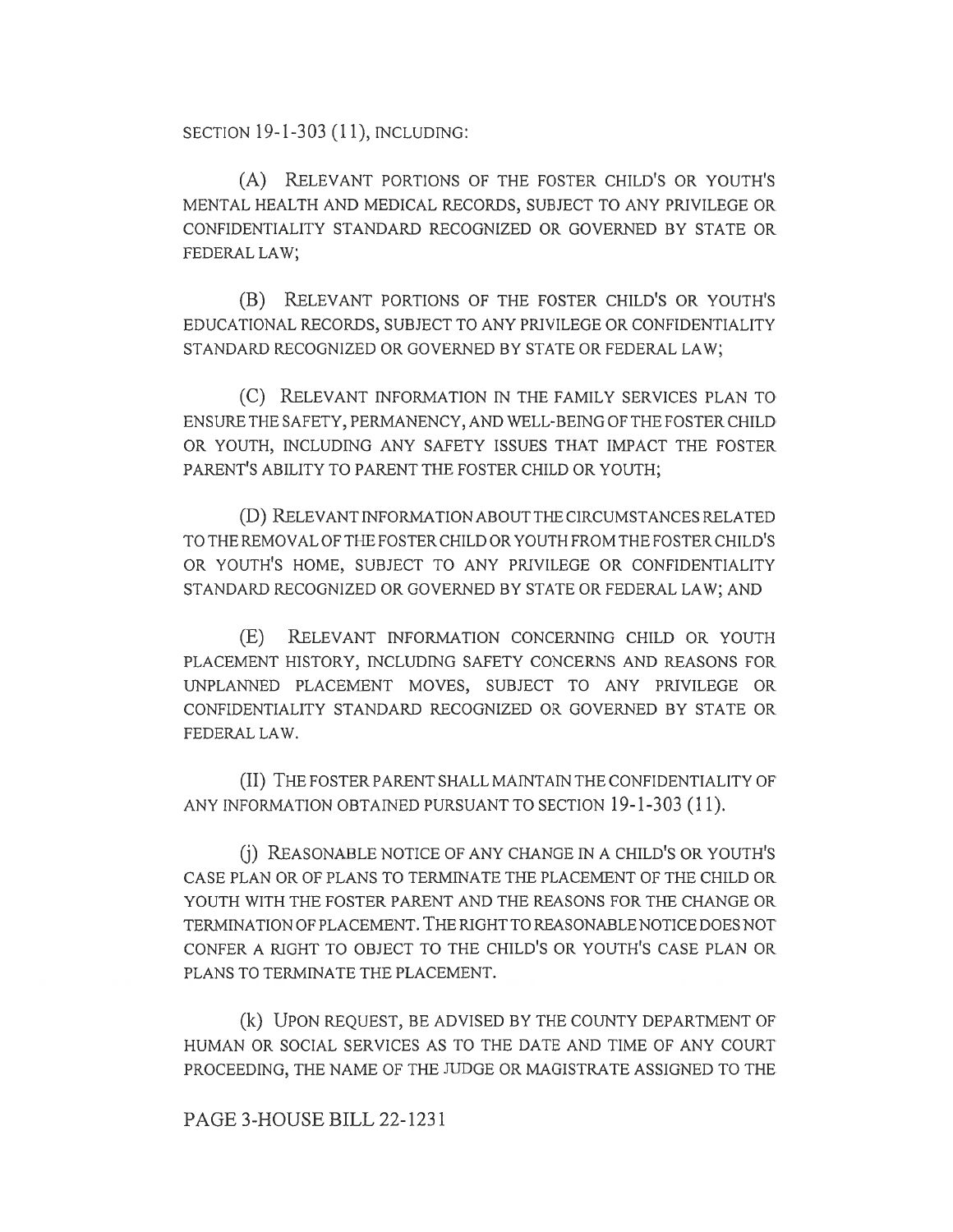CASE, AND THE COURT'S DOCKET NUMBER FOR THE FOSTER CHILD OR YOUTH IN THE FOSTER PARENT'S PLACEMENT THAT THE CASE PERTAINS TO;

(1) BE NOTIFIED WHEN A FOSTER CHILD OR YOUTH WHO A FOSTER PARENT PREVIOUSLY CARED FOR REENTERS THE FOSTER CARE SYSTEM; EXCEPT THAT THE CONSIDERATION IS NOT A LEGAL PRESUMPTION IN FAVOR OF THE FOSTER PARENT FOSTERING THE CHILD OR YOUTH AGAIN AND MUST BE CONSISTENT WITH THE BEST INTEREST OF THE CHILD OR YOUTH; AND

(m) HAVE ACCESS TO THE EXISTING GRIEVANCE PROCESS WITH THE APPROPRIATE LICENSING AUTHORITY AND, AS PART OF SUCH PROCESS, FILE A GRIEVANCE IF ANY OF THE FOSTER PARENT'S RIGHTS HAVE BEEN VIOLATED OR DENIED.

(2) RESPONDENT PARENTS ARE ENTITLED TO RECEIVE ANY INFORMATION OR RECORDS PROVIDED TO A FOSTER PARENT PURSUANT TO THIS SECTION UNLESS A COURT ORDERS THE INFORMATION OR RECORDS RESTRICTED DUE TO THE HEALTH OR WELFARE OF THE CHILD OR YOUTH.

(3) THE RIGHTS ENUMERATED IN SUBSECTION (1) OF THIS SECTION DO NOT APPLY TO A FOSTER PARENT WHO JEOPARDIZES THE SAFETY OF A CHILD OR YOUTH OR A FOSTER PARENT AGAINST WHOM CRIMINAL CHARGES HAVE BEEN FILED FOR CHILD ABUSE, AS SPECIFIED IN SECTION 18-6-401, AN UNLAWFUL SEXUAL OFFENSE, AS DEFINED IN SECTION 18-3-411, OR ANY FELONY.

SECTION 2. Act subject to petition - effective date. This act takes effect at 12:01 a.m. on the day following the expiration of the ninety-day period after final adjournment of the general assembly; except that, if a referendum petition is filed pursuant to section 1 (3) of article V of the state constitution against this act or an item, section, or part of this act within such period, then the act, item, section, or part will not take effect unless approved by the people at the general election to be held in